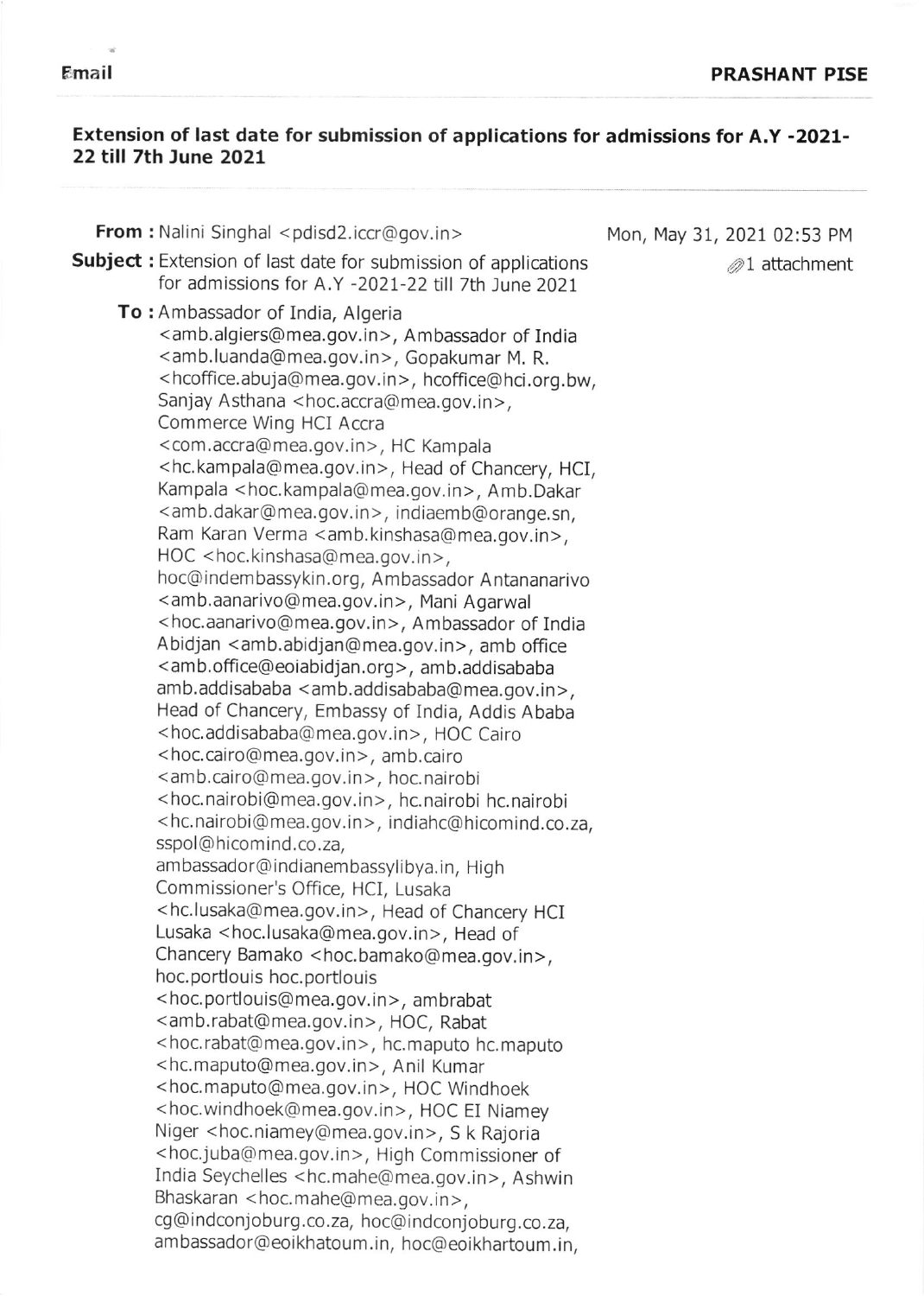HC, Dar es Salaam < hc.desalaam @mea.gov, in >, hci@hcindiatz.org, HOC, HCI, Dar es Salaam <hoc.desalaam@mea.gov.in>, amb.tunis amb.tunis <amb.tunis@mea.gov.in>, HOC <sup>&</sup>lt;hoc.tunis@ mea.gov. in >, ambassador@em bindia.org.zw, hoc@embindia.org.zw, hoc harare <sup>&</sup>lt;hoc. harare@ mea.gov. in >, Arti Vasdev <hoc.kigali@mea.gov.in>, Head of Chancery, HCI Pretoria < hoc.pretoria@mea.gov.in>, JEEVAN KANDPAL <hoc.gaborone@mea.gov.in>, Harjeet Singh <hoc.malawi@mea.gov.in>

Cc : PRASHANT PISE <ddgculture.iccr@mea.gov.in>

Dear Sir/Madam,

Kindly download the attachment.

With Regards,

### Nalini Singhal/नलिनी सिंघल

Programme Director (ISD-II & Admission)/कार्यक्रम निदेशक (प्रवेश/ आईएसडी-II & ) Indian Council for Cultural Relations /भारतीय सांस्कृतिक संबंध परिषद Azad Bhavan, New Delhi - 110002 / आज़ाद भवन, नई दिल्ली - 110002 E-mail: pdisd2.iccr@gov.in Website: www.iccr.gov.in